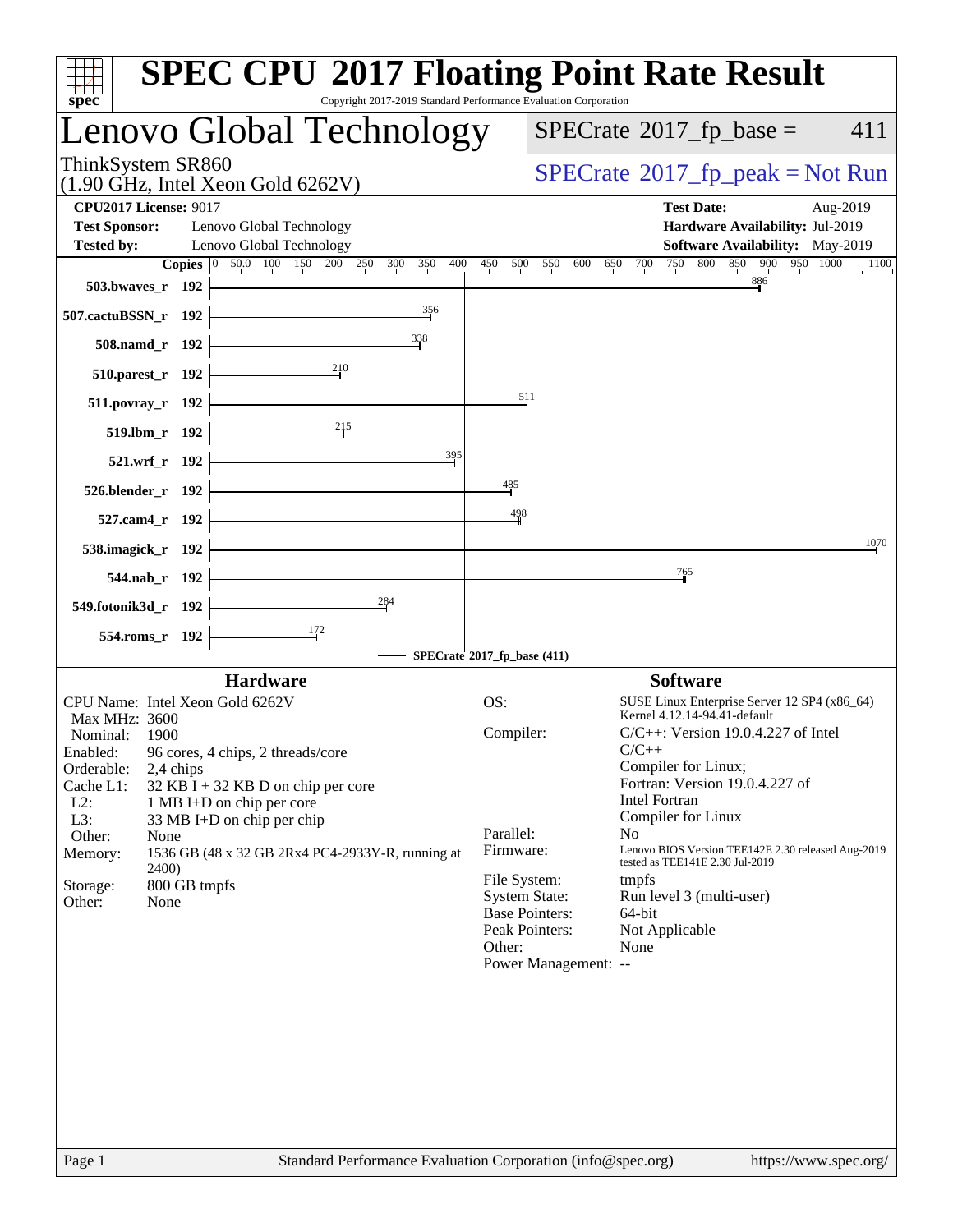

#### **[SPEC CPU](http://www.spec.org/auto/cpu2017/Docs/result-fields.html#SPECCPU2017FloatingPointRateResult)[2017 Floating Point Rate Result](http://www.spec.org/auto/cpu2017/Docs/result-fields.html#SPECCPU2017FloatingPointRateResult)** Copyright 2017-2019 Standard Performance Evaluation Corporation

## Lenovo Global Technology

(1.90 GHz, Intel Xeon Gold 6262V)

 $SPECTate$ <sup>®</sup>[2017\\_fp\\_base =](http://www.spec.org/auto/cpu2017/Docs/result-fields.html#SPECrate2017fpbase) 411

 $SPECTate@2017_fp\_peak = Not Run$ 

**[Test Sponsor:](http://www.spec.org/auto/cpu2017/Docs/result-fields.html#TestSponsor)** Lenovo Global Technology **[Hardware Availability:](http://www.spec.org/auto/cpu2017/Docs/result-fields.html#HardwareAvailability)** Jul-2019 **[Tested by:](http://www.spec.org/auto/cpu2017/Docs/result-fields.html#Testedby)** Lenovo Global Technology **[Software Availability:](http://www.spec.org/auto/cpu2017/Docs/result-fields.html#SoftwareAvailability)** May-2019

**[CPU2017 License:](http://www.spec.org/auto/cpu2017/Docs/result-fields.html#CPU2017License)** 9017 **[Test Date:](http://www.spec.org/auto/cpu2017/Docs/result-fields.html#TestDate)** Aug-2019

#### **[Results Table](http://www.spec.org/auto/cpu2017/Docs/result-fields.html#ResultsTable)**

|                                                                                                                                                                                                                                       | <b>Base</b>   |                |       |                |       |                | <b>Peak</b> |               |                |              |                |              |                |              |
|---------------------------------------------------------------------------------------------------------------------------------------------------------------------------------------------------------------------------------------|---------------|----------------|-------|----------------|-------|----------------|-------------|---------------|----------------|--------------|----------------|--------------|----------------|--------------|
| <b>Benchmark</b>                                                                                                                                                                                                                      | <b>Copies</b> | <b>Seconds</b> | Ratio | <b>Seconds</b> | Ratio | <b>Seconds</b> | Ratio       | <b>Copies</b> | <b>Seconds</b> | <b>Ratio</b> | <b>Seconds</b> | <b>Ratio</b> | <b>Seconds</b> | <b>Ratio</b> |
| 503.bwaves_r                                                                                                                                                                                                                          | 192           | 2174           | 886   | 2173           | 886   | 2178           | 884         |               |                |              |                |              |                |              |
| 507.cactuBSSN r                                                                                                                                                                                                                       | 192           | 684            | 355   | 682            | 357   | 683            | 356         |               |                |              |                |              |                |              |
| $508$ .namd_r                                                                                                                                                                                                                         | 192           | 537            | 339   | 540            | 338   | 539            | 338         |               |                |              |                |              |                |              |
| 510.parest_r                                                                                                                                                                                                                          | 192           | 2403           | 209   | 2388           | 210   | 2383           | 211         |               |                |              |                |              |                |              |
| 511.povray_r                                                                                                                                                                                                                          | 192           | 877            | 511   | 878            | 510   | 878            | <u>511</u>  |               |                |              |                |              |                |              |
| 519.lbm r                                                                                                                                                                                                                             | 192           | 940            | 215   | 940            | 215   | 940            | 215         |               |                |              |                |              |                |              |
| $521.wrf_r$                                                                                                                                                                                                                           | 192           | 1089           | 395   | 1089           | 395   | 1092           | 394         |               |                |              |                |              |                |              |
| 526.blender r                                                                                                                                                                                                                         | 192           | 602            | 485   | 603            | 485   | 604            | 484         |               |                |              |                |              |                |              |
| $527$ .cam $4r$                                                                                                                                                                                                                       | 192           | 675            | 498   | 671            | 500   | 676            | 497         |               |                |              |                |              |                |              |
| 538.imagick_r                                                                                                                                                                                                                         | 192           | 445            | 1070  | 445            | 1070  | 445            | 1070        |               |                |              |                |              |                |              |
| $544$ .nab_r                                                                                                                                                                                                                          | 192           | 424            | 762   | 422            | 765   | 422            | 766         |               |                |              |                |              |                |              |
| 549.fotonik3d r                                                                                                                                                                                                                       | 192           | 2633           | 284   | 2633           | 284   | 2633           | 284         |               |                |              |                |              |                |              |
| $554$ .roms_r                                                                                                                                                                                                                         | 192           | 1775           | 172   | 1773           | 172   | 1768           | 173         |               |                |              |                |              |                |              |
| $SPECrate*2017_fp\_base =$<br>411                                                                                                                                                                                                     |               |                |       |                |       |                |             |               |                |              |                |              |                |              |
| $SPECrate^{\circ}2017$ fp peak =<br><b>Not Run</b>                                                                                                                                                                                    |               |                |       |                |       |                |             |               |                |              |                |              |                |              |
| $\mathbf{D}$ and the contract of the set of the decomposition $\mathbf{D}$ of dependent of decomposition of the contract of the contract of the set of the set of the set of the set of the set of the set of the set of the set of t |               |                |       |                |       |                |             |               |                |              |                |              |                |              |

Results appear in the [order in which they were run](http://www.spec.org/auto/cpu2017/Docs/result-fields.html#RunOrder). Bold underlined text [indicates a median measurement.](http://www.spec.org/auto/cpu2017/Docs/result-fields.html#Median)

### **[Submit Notes](http://www.spec.org/auto/cpu2017/Docs/result-fields.html#SubmitNotes)**

 The numactl mechanism was used to bind copies to processors. The config file option 'submit' was used to generate numactl commands to bind each copy to a specific processor. For details, please see the config file.

## **[Operating System Notes](http://www.spec.org/auto/cpu2017/Docs/result-fields.html#OperatingSystemNotes)**

 Stack size set to unlimited using "ulimit -s unlimited" Tmpfs filesystem can be set with: mount -t tmpfs -o size=800g tmpfs /home Process tuning setting: echo 50000 > /proc/sys/kernel/sched\_cfs\_bandwidth\_slice\_us echo 240000000 > /proc/sys/kernel/sched\_latency\_ns echo 5000000 > /proc/sys/kernel/sched\_migration\_cost\_ns echo 100000000 > /proc/sys/kernel/sched\_min\_granularity\_ns echo 150000000 > /proc/sys/kernel/sched\_wakeup\_granularity\_ns

### **[General Notes](http://www.spec.org/auto/cpu2017/Docs/result-fields.html#GeneralNotes)**

Environment variables set by runcpu before the start of the run: LD\_LIBRARY\_PATH = "/home/cpu2017-1.0.5-ic19.0u4/lib/intel64"

 Binaries compiled on a system with 1x Intel Core i9-799X CPU + 32GB RAM memory using Redhat Enterprise Linux 7.5

**(Continued on next page)**

| Page 2 | Standard Performance Evaluation Corporation (info@spec.org) | https://www.spec.org/ |
|--------|-------------------------------------------------------------|-----------------------|
|--------|-------------------------------------------------------------|-----------------------|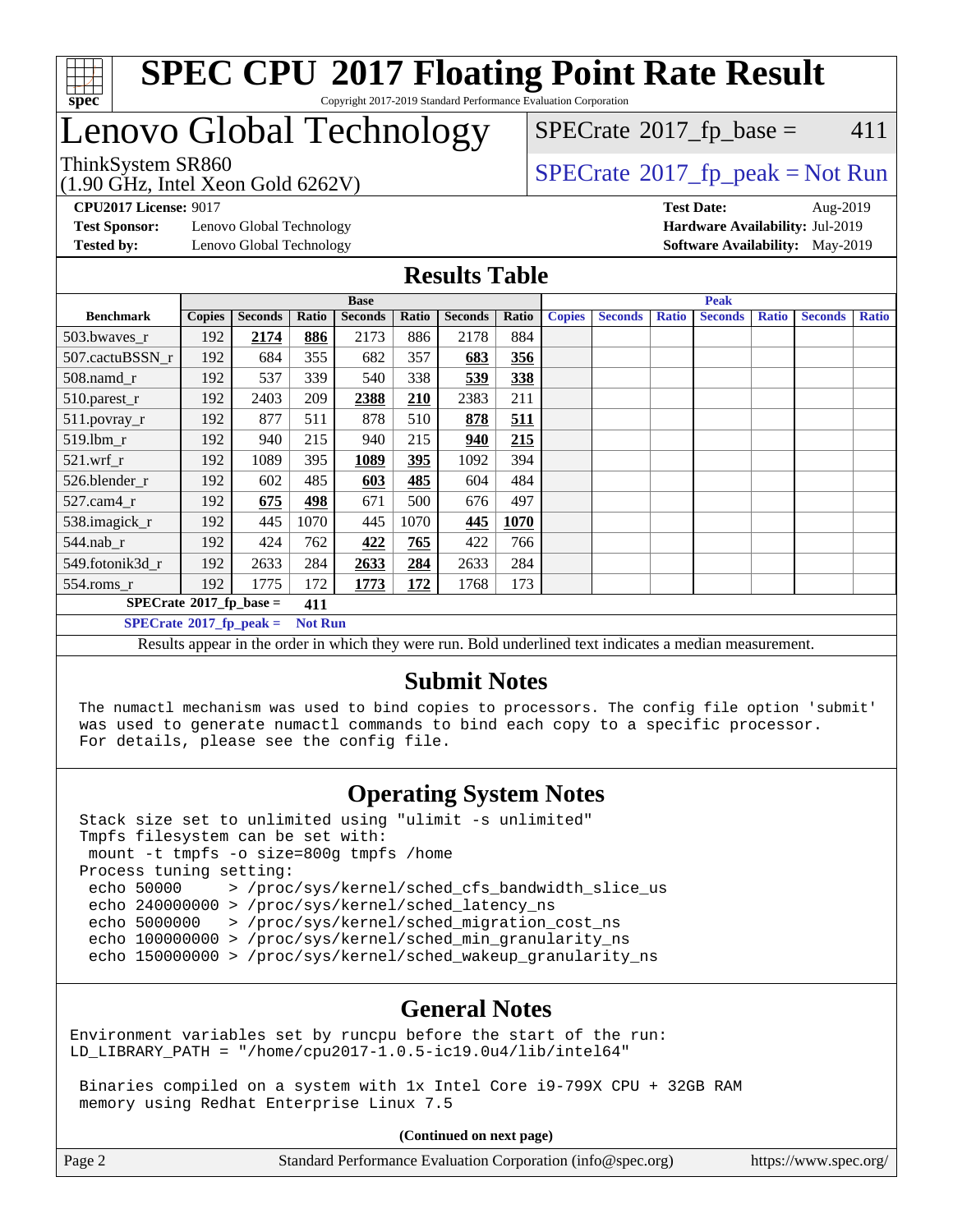

Copyright 2017-2019 Standard Performance Evaluation Corporation

## Lenovo Global Technology

 $SPECTate$ <sup>®</sup>[2017\\_fp\\_base =](http://www.spec.org/auto/cpu2017/Docs/result-fields.html#SPECrate2017fpbase) 411

(1.90 GHz, Intel Xeon Gold 6262V)

ThinkSystem SR860<br>(1.00 CHz, Intel Year Gald 6262V) [SPECrate](http://www.spec.org/auto/cpu2017/Docs/result-fields.html#SPECrate2017fppeak)®[2017\\_fp\\_peak = N](http://www.spec.org/auto/cpu2017/Docs/result-fields.html#SPECrate2017fppeak)ot Run

**[CPU2017 License:](http://www.spec.org/auto/cpu2017/Docs/result-fields.html#CPU2017License)** 9017 **[Test Date:](http://www.spec.org/auto/cpu2017/Docs/result-fields.html#TestDate)** Aug-2019

**[Test Sponsor:](http://www.spec.org/auto/cpu2017/Docs/result-fields.html#TestSponsor)** Lenovo Global Technology **[Hardware Availability:](http://www.spec.org/auto/cpu2017/Docs/result-fields.html#HardwareAvailability)** Jul-2019 **[Tested by:](http://www.spec.org/auto/cpu2017/Docs/result-fields.html#Testedby)** Lenovo Global Technology **[Software Availability:](http://www.spec.org/auto/cpu2017/Docs/result-fields.html#SoftwareAvailability)** May-2019

#### **[General Notes \(Continued\)](http://www.spec.org/auto/cpu2017/Docs/result-fields.html#GeneralNotes)**

 Transparent Huge Pages enabled by default Prior to runcpu invocation Filesystem page cache synced and cleared with: sync; echo 3> /proc/sys/vm/drop\_caches runcpu command invoked through numactl i.e.: numactl --interleave=all runcpu <etc> NA: The test sponsor attests, as of date of publication, that CVE-2017-5754 (Meltdown) is mitigated in the system as tested and documented. Yes: The test sponsor attests, as of date of publication, that CVE-2017-5753 (Spectre variant 1) is mitigated in the system as tested and documented. Yes: The test sponsor attests, as of date of publication, that CVE-2017-5715 (Spectre variant 2) is mitigated in the system as tested and documented. Yes: The test sponsor attests, as of date of publication, that CVE-2018-3640 (Spectre variant 3a) is mitigated in the system as tested and documented. Yes: The test sponsor attests, as of date of publication, that CVE-2018-3639 (Spectre variant 4) is mitigated in the system as tested and documented.

#### **[Platform Notes](http://www.spec.org/auto/cpu2017/Docs/result-fields.html#PlatformNotes)**

BIOS configuration: Choose Operating Mode set to Maximum Performance Choose Operating Mode set to Custom Mode C-States set to Legacy SNC set to Enable Sysinfo program /home/cpu2017-1.0.5-ic19.0u4/bin/sysinfo Rev: r5974 of 2018-05-19 9bcde8f2999c33d61f64985e45859ea9 running on linux-700n Mon Aug 19 02:42:12 2019 SUT (System Under Test) info as seen by some common utilities. For more information on this section, see <https://www.spec.org/cpu2017/Docs/config.html#sysinfo> From /proc/cpuinfo model name : Intel(R) Xeon(R) Gold 6262V CPU @ 1.90GHz 4 "physical id"s (chips) 192 "processors" cores, siblings (Caution: counting these is hw and system dependent. The following excerpts from /proc/cpuinfo might not be reliable. Use with caution.) cpu cores : 24 siblings : 48 physical 0: cores 0 1 2 3 4 5 8 9 10 11 12 13 16 17 18 19 20 21 24 25 26 27 28 29 physical 1: cores 0 1 2 3 4 5 8 9 10 11 12 13 16 17 18 19 20 21 24 25 26 27 28 29 physical 2: cores 0 1 2 3 4 5 8 9 10 11 12 13 16 17 18 19 20 21 24 25 26 27 28 29 physical 3: cores 0 1 2 3 4 5 8 9 10 11 12 13 16 17 18 19 20 21 24 25 26 27 28 29 From lscpu: **(Continued on next page)**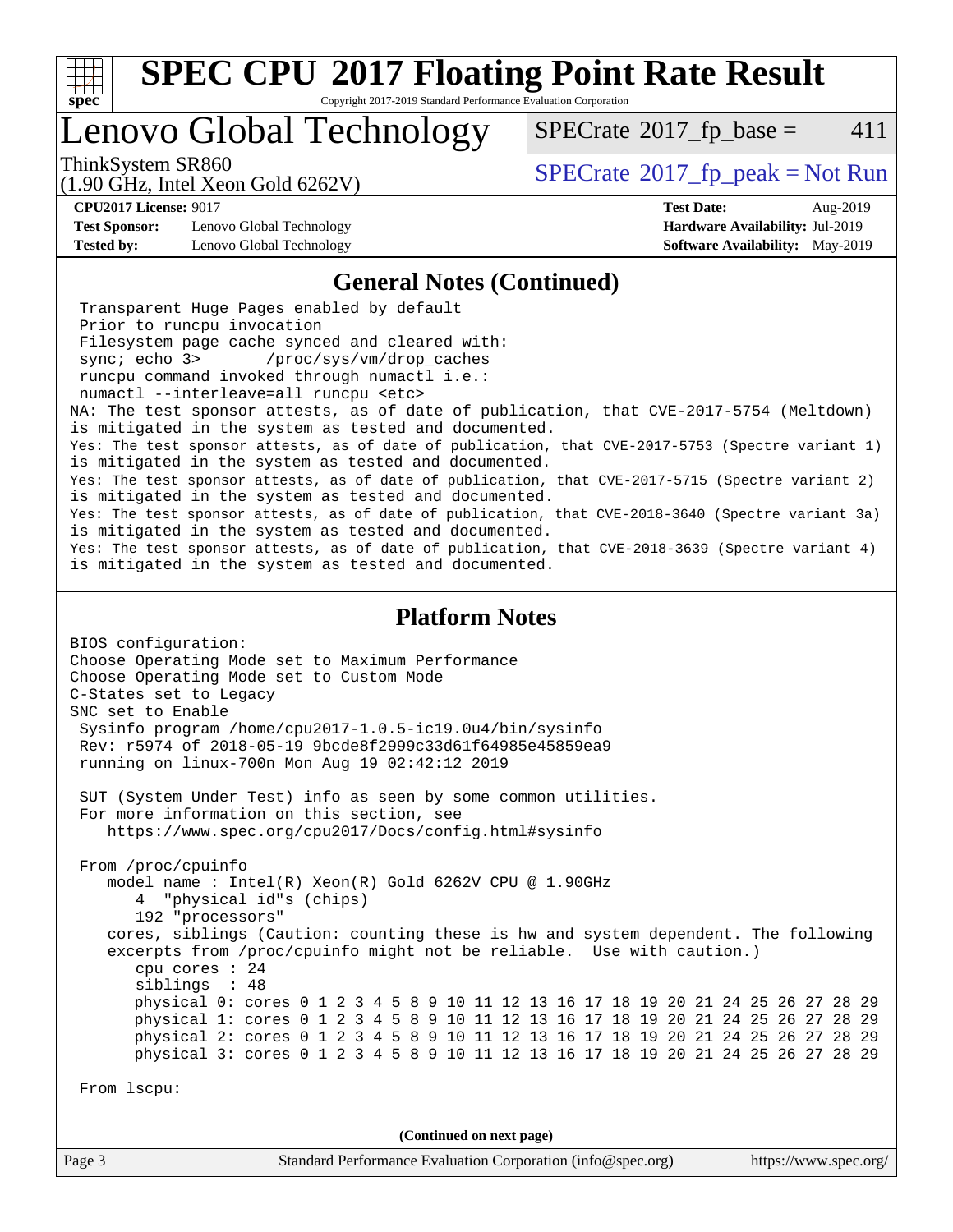

Copyright 2017-2019 Standard Performance Evaluation Corporation

Lenovo Global Technology

 $SPECTate@2017_fp\_base = 411$ 

(1.90 GHz, Intel Xeon Gold 6262V)

ThinkSystem SR860<br>(1.90 GHz, Intel Xeon Gold 6262V) [SPECrate](http://www.spec.org/auto/cpu2017/Docs/result-fields.html#SPECrate2017fppeak)®[2017\\_fp\\_peak = N](http://www.spec.org/auto/cpu2017/Docs/result-fields.html#SPECrate2017fppeak)ot Run

**[Test Sponsor:](http://www.spec.org/auto/cpu2017/Docs/result-fields.html#TestSponsor)** Lenovo Global Technology **[Hardware Availability:](http://www.spec.org/auto/cpu2017/Docs/result-fields.html#HardwareAvailability)** Jul-2019 **[Tested by:](http://www.spec.org/auto/cpu2017/Docs/result-fields.html#Testedby)** Lenovo Global Technology **[Software Availability:](http://www.spec.org/auto/cpu2017/Docs/result-fields.html#SoftwareAvailability)** May-2019

**[CPU2017 License:](http://www.spec.org/auto/cpu2017/Docs/result-fields.html#CPU2017License)** 9017 **[Test Date:](http://www.spec.org/auto/cpu2017/Docs/result-fields.html#TestDate)** Aug-2019

#### **[Platform Notes \(Continued\)](http://www.spec.org/auto/cpu2017/Docs/result-fields.html#PlatformNotes)**

| Architecture:            | x86_64                                                                               |
|--------------------------|--------------------------------------------------------------------------------------|
| $CPU$ op-mode( $s$ ):    | $32$ -bit, $64$ -bit                                                                 |
| Byte Order:              | Little Endian                                                                        |
| CPU(s):                  | 192                                                                                  |
| On-line $CPU(s)$ list:   | $0 - 191$                                                                            |
| Thread( $s$ ) per core:  | 2                                                                                    |
| $Core(s)$ per socket:    | 24                                                                                   |
| Socket(s):               | 4                                                                                    |
| NUMA $node(s):$          | 8                                                                                    |
| Vendor ID:               | GenuineIntel                                                                         |
| CPU family:              | 6                                                                                    |
| Model:                   | 85                                                                                   |
| Model name:              | $Intel(R) Xeon(R) Gold 6262V CPU @ 1.90GHz$                                          |
| Stepping:                | 7                                                                                    |
| CPU MHz:                 | 1900.000                                                                             |
| CPU max MHz:             | 3600.0000                                                                            |
| CPU min MHz:             | 800.0000                                                                             |
| BogoMIPS:                | 3800.00                                                                              |
| Virtualization:          | $VT - x$                                                                             |
| L1d cache:               | 32K                                                                                  |
| Lli cache:               | 32K                                                                                  |
| L2 cache:                | 1024K                                                                                |
| L3 cache:                | 33792K                                                                               |
| NUMA node0 CPU(s):       | $0-2, 6-8, 12-14, 18-20, 96-98, 102-104, 108-110, 114-116$                           |
| NUMA nodel $CPU(s)$ :    | 3-5, 9-11, 15-17, 21-23, 99-101, 105-107, 111-113, 117-119                           |
| NUMA $node2$ $CPU(s)$ :  | 24-26, 30-32, 36-38, 42-44, 120-122, 126-128, 132-134, 138-140                       |
| NUMA $node3$ CPU $(s)$ : | 27-29, 33-35, 39-41, 45-47, 123-125, 129-131, 135-137, 141-143                       |
| NUMA node4 CPU(s):       | 48-50, 54-56, 60-62, 66-68, 144-146, 150-152, 156-158, 162-164                       |
| NUMA $node5$ $CPU(s):$   | 51-53, 57-59, 63-65, 69-71, 147-149, 153-155, 159-161, 165-167                       |
| NUMA node6 CPU(s):       | 72-74, 78-80, 84-86, 90-92, 168-170, 174-176, 180-182, 186-188                       |
| NUMA $node7$ CPU $(s)$ : | 75-77, 81-83, 87-89, 93-95, 171-173, 177-179, 183-185, 189-191                       |
| Flaqs:                   | fpu vme de pse tsc msr pae mce cx8 apic sep mtrr pge mca cmov                        |
|                          | pat pse36 clflush dts acpi mmx fxsr sse sse2 ss ht tm pbe syscall nx pdpe1gb rdtscp  |
|                          | lm constant_tsc art arch_perfmon pebs bts rep_good nopl xtopology nonstop_tsc cpuid  |
|                          | aperfmperf pni pclmulqdq dtes64 monitor ds_cpl vmx smx est tm2 ssse3 sdbg fma cx16   |
|                          | xtpr pdcm pcid dca sse4_1 sse4_2 x2apic movbe popcnt tsc_deadline_timer aes xsave    |
|                          | avx f16c rdrand lahf_lm abm 3dnowprefetch cpuid_fault epb cat_13 cdp_13              |
|                          | invpcid_single intel_ppin ssbd mba ibrs ibpb stibp tpr_shadow vnmi flexpriority ept  |
|                          | vpid fsgsbase tsc_adjust bmil hle avx2 smep bmi2 erms invpcid rtm cqm mpx rdt_a      |
|                          | avx512f avx512dq rdseed adx smap clflushopt clwb intel_pt avx512cd avx512bw avx512vl |
|                          | xsaveopt xsavec xgetbvl xsaves cqm_llc cqm_occup_llc cqm_mbm_total cqm_mbm_local     |
|                          | dtherm ida arat pln pts pku ospke avx512_vnni flush_lld arch_capabilities            |
|                          |                                                                                      |
| /proc/cpuinfo cache data |                                                                                      |
| cache size $: 33792$ KB  |                                                                                      |
|                          |                                                                                      |
| From numactl --hardware  | WARNING: a numactl 'node' might or might not correspond to a                         |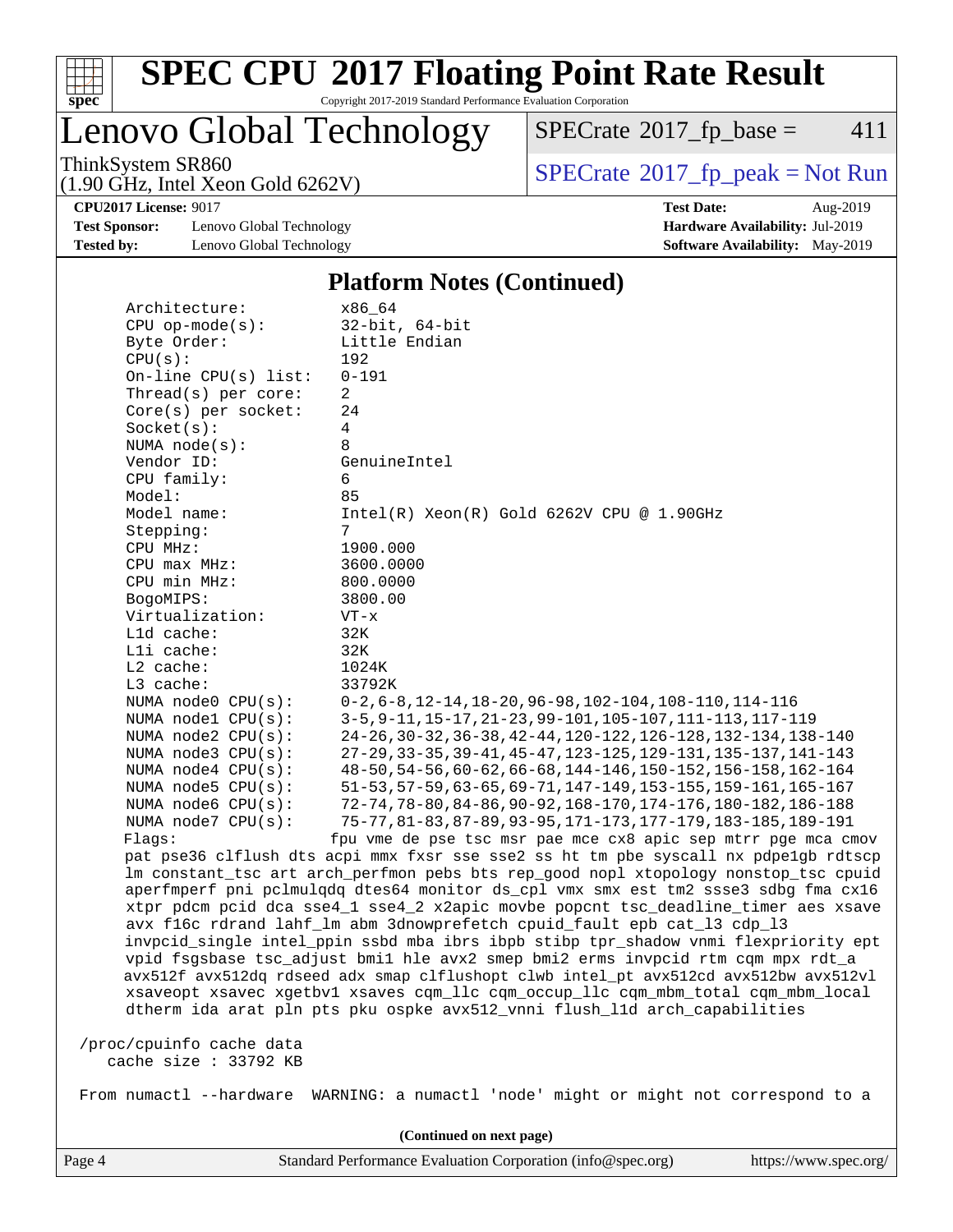

Copyright 2017-2019 Standard Performance Evaluation Corporation

## Lenovo Global Technology

 $SPECTate$ <sup>®</sup>[2017\\_fp\\_base =](http://www.spec.org/auto/cpu2017/Docs/result-fields.html#SPECrate2017fpbase) 411

ThinkSystem SR860<br>(1.00 CHz, Intel Year Gald 6262V) [SPECrate](http://www.spec.org/auto/cpu2017/Docs/result-fields.html#SPECrate2017fppeak)®[2017\\_fp\\_peak = N](http://www.spec.org/auto/cpu2017/Docs/result-fields.html#SPECrate2017fppeak)ot Run

**[Test Sponsor:](http://www.spec.org/auto/cpu2017/Docs/result-fields.html#TestSponsor)** Lenovo Global Technology **[Hardware Availability:](http://www.spec.org/auto/cpu2017/Docs/result-fields.html#HardwareAvailability)** Jul-2019 **[Tested by:](http://www.spec.org/auto/cpu2017/Docs/result-fields.html#Testedby)** Lenovo Global Technology **[Software Availability:](http://www.spec.org/auto/cpu2017/Docs/result-fields.html#SoftwareAvailability)** May-2019

(1.90 GHz, Intel Xeon Gold 6262V)

**[CPU2017 License:](http://www.spec.org/auto/cpu2017/Docs/result-fields.html#CPU2017License)** 9017 **[Test Date:](http://www.spec.org/auto/cpu2017/Docs/result-fields.html#TestDate)** Aug-2019

## **[Platform Notes \(Continued\)](http://www.spec.org/auto/cpu2017/Docs/result-fields.html#PlatformNotes)**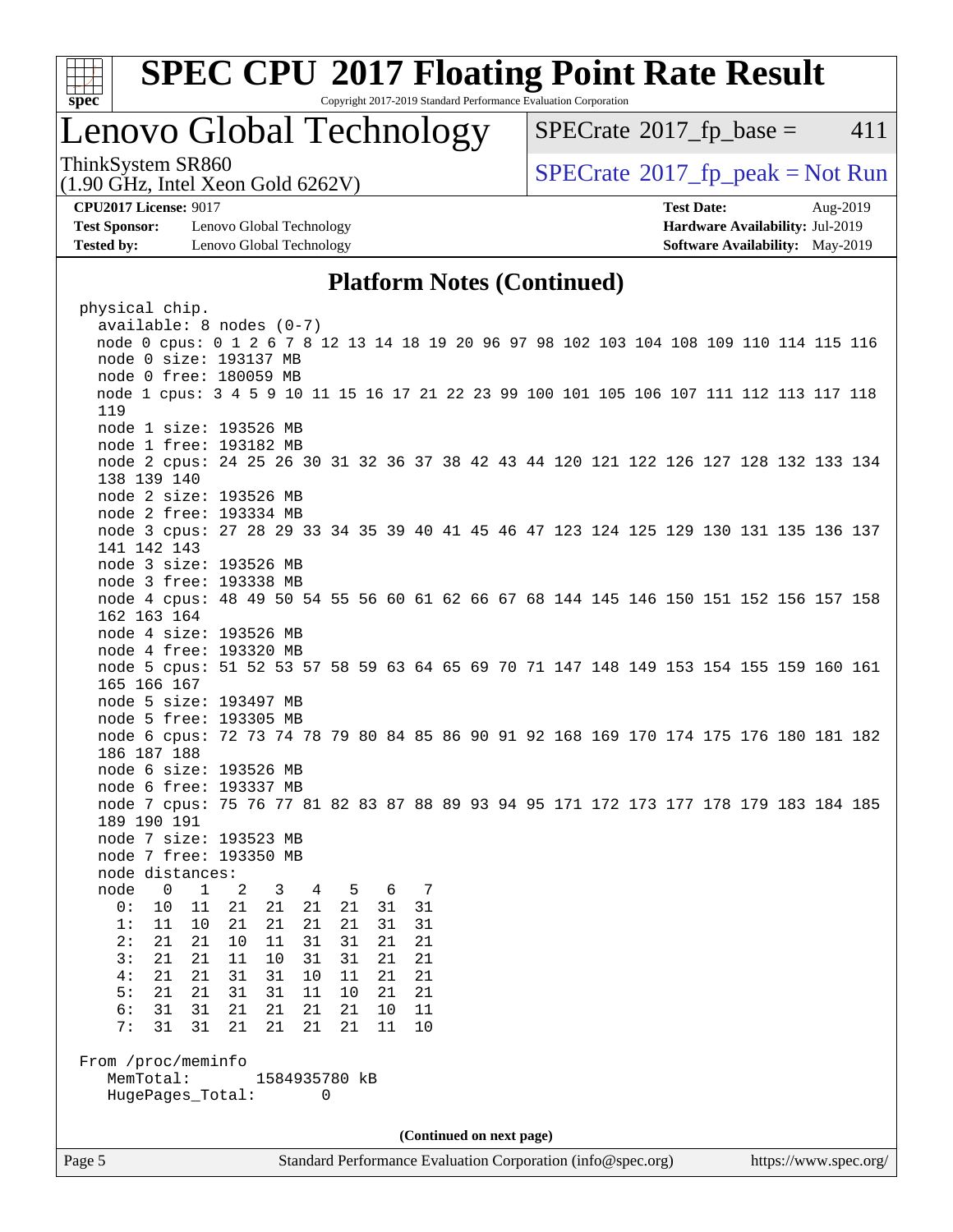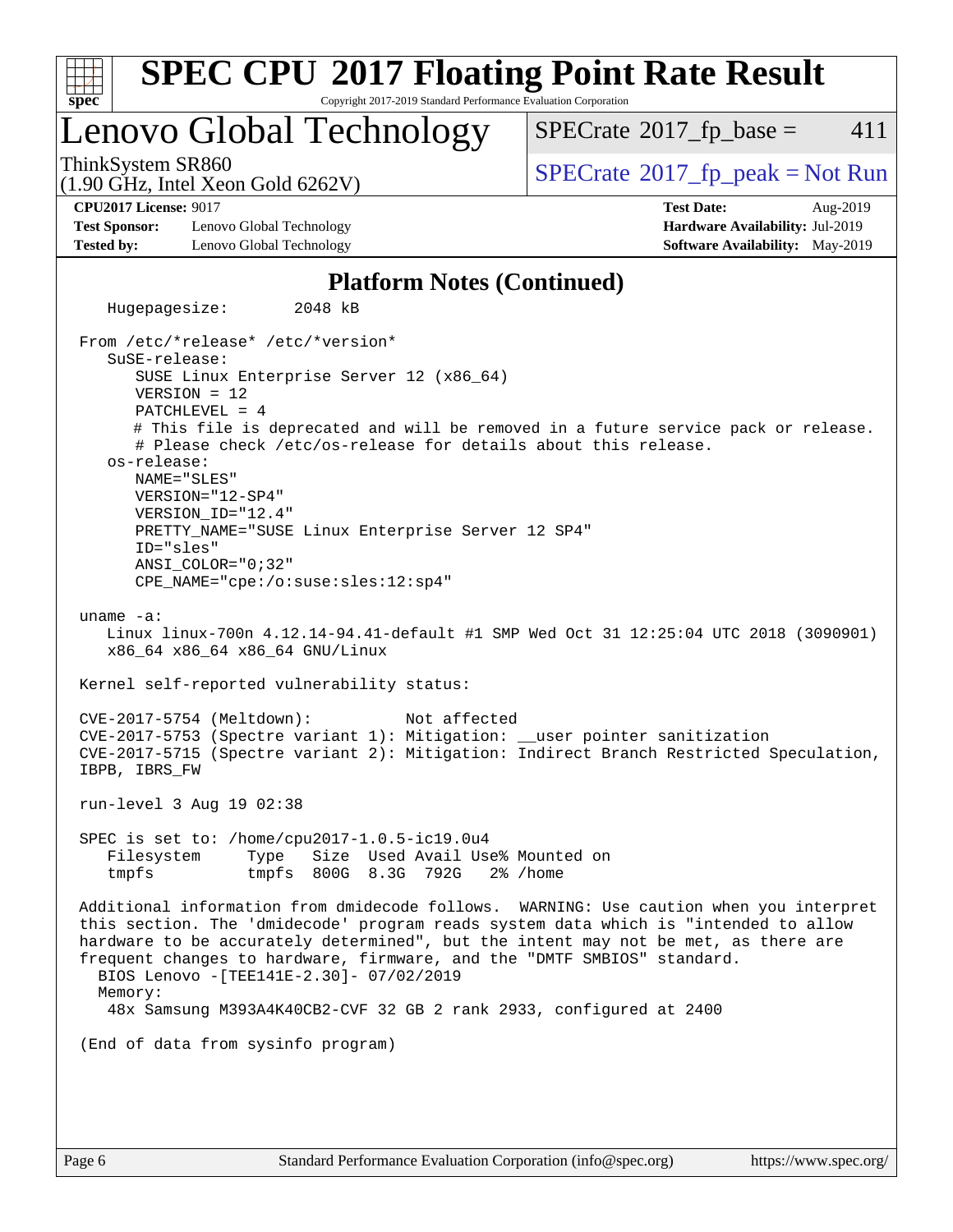

Copyright 2017-2019 Standard Performance Evaluation Corporation

# Lenovo Global Technology

 $SPECTate@2017_fp\_base = 411$ 

(1.90 GHz, Intel Xeon Gold 6262V)

ThinkSystem SR860<br>(1.90 GHz, Intel Xeon Gold 6262V) [SPECrate](http://www.spec.org/auto/cpu2017/Docs/result-fields.html#SPECrate2017fppeak)®[2017\\_fp\\_peak = N](http://www.spec.org/auto/cpu2017/Docs/result-fields.html#SPECrate2017fppeak)ot Run

**[Test Sponsor:](http://www.spec.org/auto/cpu2017/Docs/result-fields.html#TestSponsor)** Lenovo Global Technology **[Hardware Availability:](http://www.spec.org/auto/cpu2017/Docs/result-fields.html#HardwareAvailability)** Jul-2019 **[Tested by:](http://www.spec.org/auto/cpu2017/Docs/result-fields.html#Testedby)** Lenovo Global Technology **[Software Availability:](http://www.spec.org/auto/cpu2017/Docs/result-fields.html#SoftwareAvailability)** May-2019

**[CPU2017 License:](http://www.spec.org/auto/cpu2017/Docs/result-fields.html#CPU2017License)** 9017 **[Test Date:](http://www.spec.org/auto/cpu2017/Docs/result-fields.html#TestDate)** Aug-2019

## **[Compiler Version Notes](http://www.spec.org/auto/cpu2017/Docs/result-fields.html#CompilerVersionNotes)**

| C       | 519.1bm_r(base) 538.imagick_r(base) 544.nab_r(base)                                                                                                                                                                                                                                                                                                                      |
|---------|--------------------------------------------------------------------------------------------------------------------------------------------------------------------------------------------------------------------------------------------------------------------------------------------------------------------------------------------------------------------------|
|         | Intel(R) C Intel(R) 64 Compiler for applications running on Intel(R) 64,<br>Version 19.0.4.227 Build 20190416                                                                                                                                                                                                                                                            |
|         | Copyright (C) 1985-2019 Intel Corporation. All rights reserved.                                                                                                                                                                                                                                                                                                          |
|         |                                                                                                                                                                                                                                                                                                                                                                          |
| $C++$   | $508.namd_r(base) 510.parest_r(base)$                                                                                                                                                                                                                                                                                                                                    |
|         | Intel(R) $C++$ Intel(R) 64 Compiler for applications running on Intel(R) 64,<br>Version 19.0.4.227 Build 20190416<br>Copyright (C) 1985-2019 Intel Corporation. All rights reserved.<br>-----------------                                                                                                                                                                |
|         | $C++$ , C $511.povray_r(base) 526.blender_r(base)$                                                                                                                                                                                                                                                                                                                       |
|         | Intel(R) $C++$ Intel(R) 64 Compiler for applications running on Intel(R) 64,<br>Version 19.0.4.227 Build 20190416<br>Copyright (C) 1985-2019 Intel Corporation. All rights reserved.<br>Intel(R) C Intel(R) 64 Compiler for applications running on Intel(R) 64,<br>Version 19.0.4.227 Build 20190416<br>Copyright (C) 1985-2019 Intel Corporation. All rights reserved. |
|         | $C++$ , C, Fortran   507.cactuBSSN_r(base)                                                                                                                                                                                                                                                                                                                               |
|         | Intel(R) $C++$ Intel(R) 64 Compiler for applications running on Intel(R) 64,<br>Version 19.0.4.227 Build 20190416<br>Copyright (C) 1985-2019 Intel Corporation. All rights reserved.<br>Intel(R) C Intel(R) 64 Compiler for applications running on Intel(R) 64,                                                                                                         |
|         | Version 19.0.4.227 Build 20190416                                                                                                                                                                                                                                                                                                                                        |
|         | Copyright (C) 1985-2019 Intel Corporation. All rights reserved.<br>$Intel(R)$ Fortran Intel(R) 64 Compiler for applications running on Intel(R)<br>64, Version 19.0.4.227 Build 20190416                                                                                                                                                                                 |
|         | Copyright (C) 1985-2019 Intel Corporation. All rights reserved.                                                                                                                                                                                                                                                                                                          |
|         |                                                                                                                                                                                                                                                                                                                                                                          |
| Fortran | 503.bwaves $r(base)$ 549.fotonik3d $r(base)$ 554.roms $r(base)$                                                                                                                                                                                                                                                                                                          |
|         | Intel(R) Fortran Intel(R) 64 Compiler for applications running on $Intel(R)$<br>64, Version 19.0.4.227 Build 20190416<br>Copyright (C) 1985-2019 Intel Corporation. All rights reserved.                                                                                                                                                                                 |
|         | (Continued on next page)                                                                                                                                                                                                                                                                                                                                                 |
| Page 7  | Standard Performance Evaluation Corporation (info@spec.org)<br>https://www.spec.org/                                                                                                                                                                                                                                                                                     |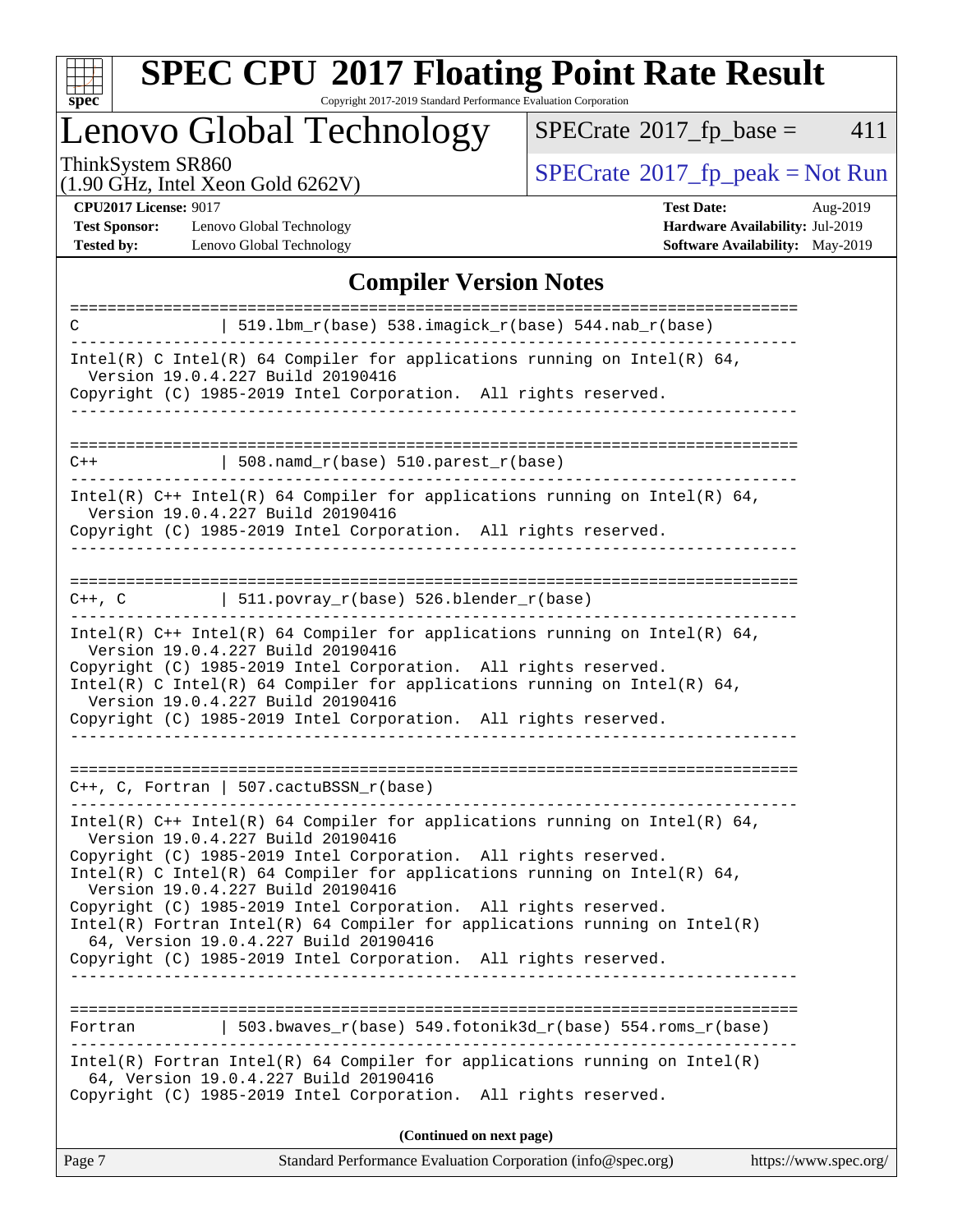

#### **[SPEC CPU](http://www.spec.org/auto/cpu2017/Docs/result-fields.html#SPECCPU2017FloatingPointRateResult)[2017 Floating Point Rate Result](http://www.spec.org/auto/cpu2017/Docs/result-fields.html#SPECCPU2017FloatingPointRateResult)** Copyright 2017-2019 Standard Performance Evaluation Corporation

## Lenovo Global Technology

 $SPECTate$ <sup>®</sup>[2017\\_fp\\_base =](http://www.spec.org/auto/cpu2017/Docs/result-fields.html#SPECrate2017fpbase) 411

(1.90 GHz, Intel Xeon Gold 6262V)

ThinkSystem SR860<br>(1.00 CHz, Intel Year Gald 6262V) [SPECrate](http://www.spec.org/auto/cpu2017/Docs/result-fields.html#SPECrate2017fppeak)®[2017\\_fp\\_peak = N](http://www.spec.org/auto/cpu2017/Docs/result-fields.html#SPECrate2017fppeak)ot Run

**[Test Sponsor:](http://www.spec.org/auto/cpu2017/Docs/result-fields.html#TestSponsor)** Lenovo Global Technology **[Hardware Availability:](http://www.spec.org/auto/cpu2017/Docs/result-fields.html#HardwareAvailability)** Jul-2019 **[Tested by:](http://www.spec.org/auto/cpu2017/Docs/result-fields.html#Testedby)** Lenovo Global Technology **[Software Availability:](http://www.spec.org/auto/cpu2017/Docs/result-fields.html#SoftwareAvailability)** May-2019

**[CPU2017 License:](http://www.spec.org/auto/cpu2017/Docs/result-fields.html#CPU2017License)** 9017 **[Test Date:](http://www.spec.org/auto/cpu2017/Docs/result-fields.html#TestDate)** Aug-2019

## **[Compiler Version Notes \(Continued\)](http://www.spec.org/auto/cpu2017/Docs/result-fields.html#CompilerVersionNotes)**

============================================================================== Fortran, C | 521.wrf\_r(base) 527.cam4\_r(base)

------------------------------------------------------------------------------ Intel(R) Fortran Intel(R) 64 Compiler for applications running on Intel(R) 64, Version 19.0.4.227 Build 20190416

------------------------------------------------------------------------------

Copyright (C) 1985-2019 Intel Corporation. All rights reserved.

Intel(R) C Intel(R) 64 Compiler for applications running on Intel(R) 64,

Version 19.0.4.227 Build 20190416

Copyright (C) 1985-2019 Intel Corporation. All rights reserved.

------------------------------------------------------------------------------

## **[Base Compiler Invocation](http://www.spec.org/auto/cpu2017/Docs/result-fields.html#BaseCompilerInvocation)**

[C benchmarks](http://www.spec.org/auto/cpu2017/Docs/result-fields.html#Cbenchmarks): [icc -m64 -std=c11](http://www.spec.org/cpu2017/results/res2019q3/cpu2017-20190902-17501.flags.html#user_CCbase_intel_icc_64bit_c11_33ee0cdaae7deeeab2a9725423ba97205ce30f63b9926c2519791662299b76a0318f32ddfffdc46587804de3178b4f9328c46fa7c2b0cd779d7a61945c91cd35)

[C++ benchmarks:](http://www.spec.org/auto/cpu2017/Docs/result-fields.html#CXXbenchmarks) [icpc -m64](http://www.spec.org/cpu2017/results/res2019q3/cpu2017-20190902-17501.flags.html#user_CXXbase_intel_icpc_64bit_4ecb2543ae3f1412ef961e0650ca070fec7b7afdcd6ed48761b84423119d1bf6bdf5cad15b44d48e7256388bc77273b966e5eb805aefd121eb22e9299b2ec9d9)

[Fortran benchmarks](http://www.spec.org/auto/cpu2017/Docs/result-fields.html#Fortranbenchmarks): [ifort -m64](http://www.spec.org/cpu2017/results/res2019q3/cpu2017-20190902-17501.flags.html#user_FCbase_intel_ifort_64bit_24f2bb282fbaeffd6157abe4f878425411749daecae9a33200eee2bee2fe76f3b89351d69a8130dd5949958ce389cf37ff59a95e7a40d588e8d3a57e0c3fd751)

[Benchmarks using both Fortran and C](http://www.spec.org/auto/cpu2017/Docs/result-fields.html#BenchmarksusingbothFortranandC): [ifort -m64](http://www.spec.org/cpu2017/results/res2019q3/cpu2017-20190902-17501.flags.html#user_CC_FCbase_intel_ifort_64bit_24f2bb282fbaeffd6157abe4f878425411749daecae9a33200eee2bee2fe76f3b89351d69a8130dd5949958ce389cf37ff59a95e7a40d588e8d3a57e0c3fd751) [icc -m64 -std=c11](http://www.spec.org/cpu2017/results/res2019q3/cpu2017-20190902-17501.flags.html#user_CC_FCbase_intel_icc_64bit_c11_33ee0cdaae7deeeab2a9725423ba97205ce30f63b9926c2519791662299b76a0318f32ddfffdc46587804de3178b4f9328c46fa7c2b0cd779d7a61945c91cd35)

[Benchmarks using both C and C++](http://www.spec.org/auto/cpu2017/Docs/result-fields.html#BenchmarksusingbothCandCXX): [icpc -m64](http://www.spec.org/cpu2017/results/res2019q3/cpu2017-20190902-17501.flags.html#user_CC_CXXbase_intel_icpc_64bit_4ecb2543ae3f1412ef961e0650ca070fec7b7afdcd6ed48761b84423119d1bf6bdf5cad15b44d48e7256388bc77273b966e5eb805aefd121eb22e9299b2ec9d9) [icc -m64 -std=c11](http://www.spec.org/cpu2017/results/res2019q3/cpu2017-20190902-17501.flags.html#user_CC_CXXbase_intel_icc_64bit_c11_33ee0cdaae7deeeab2a9725423ba97205ce30f63b9926c2519791662299b76a0318f32ddfffdc46587804de3178b4f9328c46fa7c2b0cd779d7a61945c91cd35)

[Benchmarks using Fortran, C, and C++:](http://www.spec.org/auto/cpu2017/Docs/result-fields.html#BenchmarksusingFortranCandCXX) [icpc -m64](http://www.spec.org/cpu2017/results/res2019q3/cpu2017-20190902-17501.flags.html#user_CC_CXX_FCbase_intel_icpc_64bit_4ecb2543ae3f1412ef961e0650ca070fec7b7afdcd6ed48761b84423119d1bf6bdf5cad15b44d48e7256388bc77273b966e5eb805aefd121eb22e9299b2ec9d9) [icc -m64 -std=c11](http://www.spec.org/cpu2017/results/res2019q3/cpu2017-20190902-17501.flags.html#user_CC_CXX_FCbase_intel_icc_64bit_c11_33ee0cdaae7deeeab2a9725423ba97205ce30f63b9926c2519791662299b76a0318f32ddfffdc46587804de3178b4f9328c46fa7c2b0cd779d7a61945c91cd35) [ifort -m64](http://www.spec.org/cpu2017/results/res2019q3/cpu2017-20190902-17501.flags.html#user_CC_CXX_FCbase_intel_ifort_64bit_24f2bb282fbaeffd6157abe4f878425411749daecae9a33200eee2bee2fe76f3b89351d69a8130dd5949958ce389cf37ff59a95e7a40d588e8d3a57e0c3fd751)

## **[Base Portability Flags](http://www.spec.org/auto/cpu2017/Docs/result-fields.html#BasePortabilityFlags)**

 503.bwaves\_r: [-DSPEC\\_LP64](http://www.spec.org/cpu2017/results/res2019q3/cpu2017-20190902-17501.flags.html#suite_basePORTABILITY503_bwaves_r_DSPEC_LP64) 507.cactuBSSN\_r: [-DSPEC\\_LP64](http://www.spec.org/cpu2017/results/res2019q3/cpu2017-20190902-17501.flags.html#suite_basePORTABILITY507_cactuBSSN_r_DSPEC_LP64) 508.namd\_r: [-DSPEC\\_LP64](http://www.spec.org/cpu2017/results/res2019q3/cpu2017-20190902-17501.flags.html#suite_basePORTABILITY508_namd_r_DSPEC_LP64) 510.parest\_r: [-DSPEC\\_LP64](http://www.spec.org/cpu2017/results/res2019q3/cpu2017-20190902-17501.flags.html#suite_basePORTABILITY510_parest_r_DSPEC_LP64) 511.povray\_r: [-DSPEC\\_LP64](http://www.spec.org/cpu2017/results/res2019q3/cpu2017-20190902-17501.flags.html#suite_basePORTABILITY511_povray_r_DSPEC_LP64) 519.lbm\_r: [-DSPEC\\_LP64](http://www.spec.org/cpu2017/results/res2019q3/cpu2017-20190902-17501.flags.html#suite_basePORTABILITY519_lbm_r_DSPEC_LP64) 521.wrf\_r: [-DSPEC\\_LP64](http://www.spec.org/cpu2017/results/res2019q3/cpu2017-20190902-17501.flags.html#suite_basePORTABILITY521_wrf_r_DSPEC_LP64) [-DSPEC\\_CASE\\_FLAG](http://www.spec.org/cpu2017/results/res2019q3/cpu2017-20190902-17501.flags.html#b521.wrf_r_baseCPORTABILITY_DSPEC_CASE_FLAG) [-convert big\\_endian](http://www.spec.org/cpu2017/results/res2019q3/cpu2017-20190902-17501.flags.html#user_baseFPORTABILITY521_wrf_r_convert_big_endian_c3194028bc08c63ac5d04de18c48ce6d347e4e562e8892b8bdbdc0214820426deb8554edfa529a3fb25a586e65a3d812c835984020483e7e73212c4d31a38223) 526.blender\_r: [-DSPEC\\_LP64](http://www.spec.org/cpu2017/results/res2019q3/cpu2017-20190902-17501.flags.html#suite_basePORTABILITY526_blender_r_DSPEC_LP64) [-DSPEC\\_LINUX](http://www.spec.org/cpu2017/results/res2019q3/cpu2017-20190902-17501.flags.html#b526.blender_r_baseCPORTABILITY_DSPEC_LINUX) [-funsigned-char](http://www.spec.org/cpu2017/results/res2019q3/cpu2017-20190902-17501.flags.html#user_baseCPORTABILITY526_blender_r_force_uchar_40c60f00ab013830e2dd6774aeded3ff59883ba5a1fc5fc14077f794d777847726e2a5858cbc7672e36e1b067e7e5c1d9a74f7176df07886a243d7cc18edfe67)

**(Continued on next page)**

Page 8 Standard Performance Evaluation Corporation [\(info@spec.org\)](mailto:info@spec.org) <https://www.spec.org/>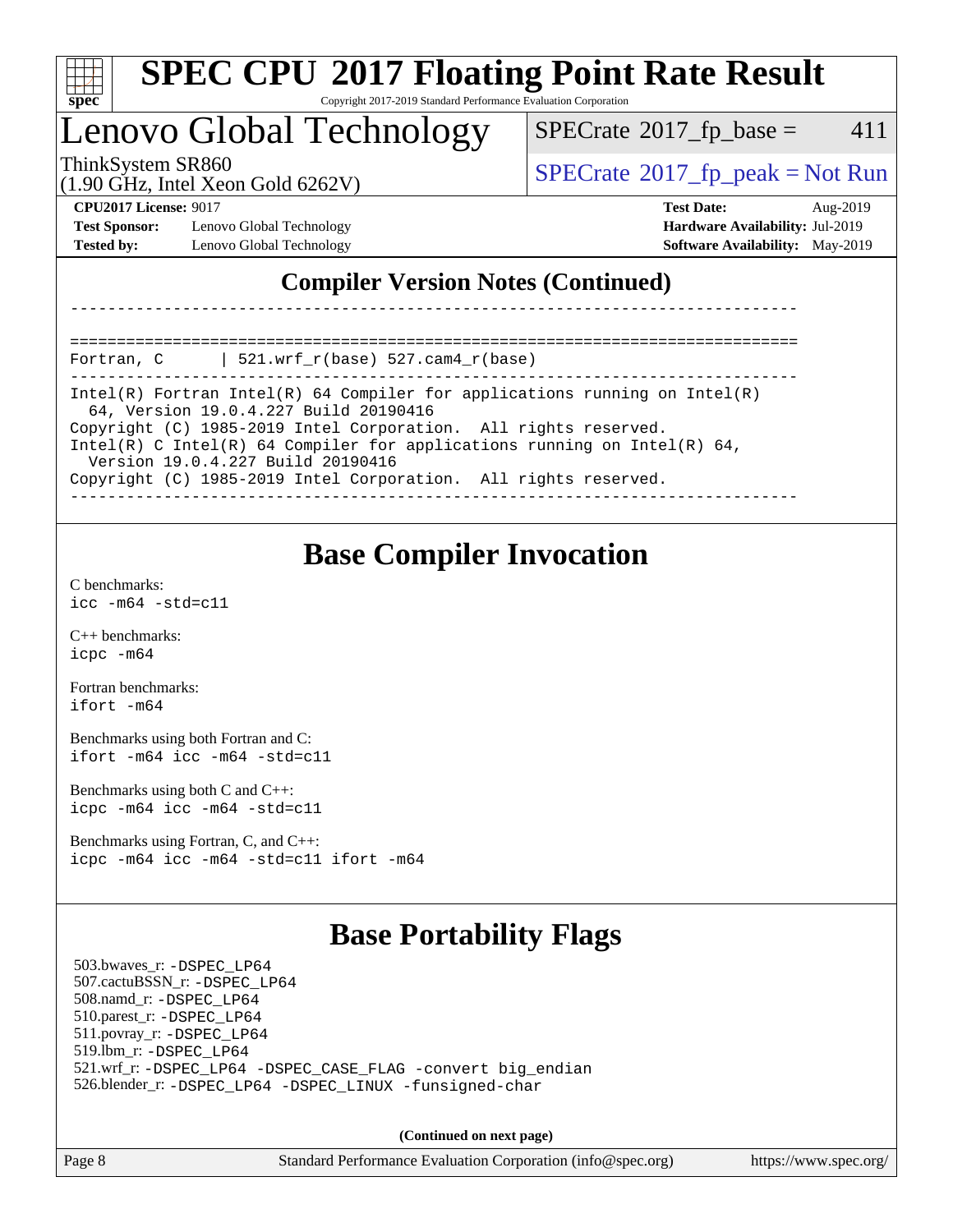

#### **[SPEC CPU](http://www.spec.org/auto/cpu2017/Docs/result-fields.html#SPECCPU2017FloatingPointRateResult)[2017 Floating Point Rate Result](http://www.spec.org/auto/cpu2017/Docs/result-fields.html#SPECCPU2017FloatingPointRateResult)** Copyright 2017-2019 Standard Performance Evaluation Corporation

## Lenovo Global Technology

 $SPECTate@2017<sub>fr</sub> base = 411$ 

ThinkSystem SR860<br>(1.00 CHz, Intel Year Gald 6262V) [SPECrate](http://www.spec.org/auto/cpu2017/Docs/result-fields.html#SPECrate2017fppeak)®[2017\\_fp\\_peak = N](http://www.spec.org/auto/cpu2017/Docs/result-fields.html#SPECrate2017fppeak)ot Run

(1.90 GHz, Intel Xeon Gold 6262V)

**[Test Sponsor:](http://www.spec.org/auto/cpu2017/Docs/result-fields.html#TestSponsor)** Lenovo Global Technology **[Hardware Availability:](http://www.spec.org/auto/cpu2017/Docs/result-fields.html#HardwareAvailability)** Jul-2019 **[Tested by:](http://www.spec.org/auto/cpu2017/Docs/result-fields.html#Testedby)** Lenovo Global Technology **[Software Availability:](http://www.spec.org/auto/cpu2017/Docs/result-fields.html#SoftwareAvailability)** May-2019

**[CPU2017 License:](http://www.spec.org/auto/cpu2017/Docs/result-fields.html#CPU2017License)** 9017 **[Test Date:](http://www.spec.org/auto/cpu2017/Docs/result-fields.html#TestDate)** Aug-2019

## **[Base Portability Flags \(Continued\)](http://www.spec.org/auto/cpu2017/Docs/result-fields.html#BasePortabilityFlags)**

 527.cam4\_r: [-DSPEC\\_LP64](http://www.spec.org/cpu2017/results/res2019q3/cpu2017-20190902-17501.flags.html#suite_basePORTABILITY527_cam4_r_DSPEC_LP64) [-DSPEC\\_CASE\\_FLAG](http://www.spec.org/cpu2017/results/res2019q3/cpu2017-20190902-17501.flags.html#b527.cam4_r_baseCPORTABILITY_DSPEC_CASE_FLAG) 538.imagick\_r: [-DSPEC\\_LP64](http://www.spec.org/cpu2017/results/res2019q3/cpu2017-20190902-17501.flags.html#suite_basePORTABILITY538_imagick_r_DSPEC_LP64) 544.nab\_r: [-DSPEC\\_LP64](http://www.spec.org/cpu2017/results/res2019q3/cpu2017-20190902-17501.flags.html#suite_basePORTABILITY544_nab_r_DSPEC_LP64) 549.fotonik3d\_r: [-DSPEC\\_LP64](http://www.spec.org/cpu2017/results/res2019q3/cpu2017-20190902-17501.flags.html#suite_basePORTABILITY549_fotonik3d_r_DSPEC_LP64) 554.roms\_r: [-DSPEC\\_LP64](http://www.spec.org/cpu2017/results/res2019q3/cpu2017-20190902-17501.flags.html#suite_basePORTABILITY554_roms_r_DSPEC_LP64)

## **[Base Optimization Flags](http://www.spec.org/auto/cpu2017/Docs/result-fields.html#BaseOptimizationFlags)**

[C benchmarks](http://www.spec.org/auto/cpu2017/Docs/result-fields.html#Cbenchmarks):

[-xCORE-AVX512](http://www.spec.org/cpu2017/results/res2019q3/cpu2017-20190902-17501.flags.html#user_CCbase_f-xCORE-AVX512) [-ipo](http://www.spec.org/cpu2017/results/res2019q3/cpu2017-20190902-17501.flags.html#user_CCbase_f-ipo) [-O3](http://www.spec.org/cpu2017/results/res2019q3/cpu2017-20190902-17501.flags.html#user_CCbase_f-O3) [-no-prec-div](http://www.spec.org/cpu2017/results/res2019q3/cpu2017-20190902-17501.flags.html#user_CCbase_f-no-prec-div) [-qopt-prefetch](http://www.spec.org/cpu2017/results/res2019q3/cpu2017-20190902-17501.flags.html#user_CCbase_f-qopt-prefetch) [-ffinite-math-only](http://www.spec.org/cpu2017/results/res2019q3/cpu2017-20190902-17501.flags.html#user_CCbase_f_finite_math_only_cb91587bd2077682c4b38af759c288ed7c732db004271a9512da14a4f8007909a5f1427ecbf1a0fb78ff2a814402c6114ac565ca162485bbcae155b5e4258871) [-qopt-mem-layout-trans=4](http://www.spec.org/cpu2017/results/res2019q3/cpu2017-20190902-17501.flags.html#user_CCbase_f-qopt-mem-layout-trans_fa39e755916c150a61361b7846f310bcdf6f04e385ef281cadf3647acec3f0ae266d1a1d22d972a7087a248fd4e6ca390a3634700869573d231a252c784941a8)

[C++ benchmarks:](http://www.spec.org/auto/cpu2017/Docs/result-fields.html#CXXbenchmarks)

```
-xCORE-AVX512 -ipo -O3 -no-prec-div -qopt-prefetch
-ffinite-math-only -qopt-mem-layout-trans=4
```
[Fortran benchmarks](http://www.spec.org/auto/cpu2017/Docs/result-fields.html#Fortranbenchmarks):

[-xCORE-AVX512](http://www.spec.org/cpu2017/results/res2019q3/cpu2017-20190902-17501.flags.html#user_FCbase_f-xCORE-AVX512) [-ipo](http://www.spec.org/cpu2017/results/res2019q3/cpu2017-20190902-17501.flags.html#user_FCbase_f-ipo) [-O3](http://www.spec.org/cpu2017/results/res2019q3/cpu2017-20190902-17501.flags.html#user_FCbase_f-O3) [-no-prec-div](http://www.spec.org/cpu2017/results/res2019q3/cpu2017-20190902-17501.flags.html#user_FCbase_f-no-prec-div) [-qopt-prefetch](http://www.spec.org/cpu2017/results/res2019q3/cpu2017-20190902-17501.flags.html#user_FCbase_f-qopt-prefetch) [-ffinite-math-only](http://www.spec.org/cpu2017/results/res2019q3/cpu2017-20190902-17501.flags.html#user_FCbase_f_finite_math_only_cb91587bd2077682c4b38af759c288ed7c732db004271a9512da14a4f8007909a5f1427ecbf1a0fb78ff2a814402c6114ac565ca162485bbcae155b5e4258871) [-qopt-mem-layout-trans=4](http://www.spec.org/cpu2017/results/res2019q3/cpu2017-20190902-17501.flags.html#user_FCbase_f-qopt-mem-layout-trans_fa39e755916c150a61361b7846f310bcdf6f04e385ef281cadf3647acec3f0ae266d1a1d22d972a7087a248fd4e6ca390a3634700869573d231a252c784941a8) [-auto](http://www.spec.org/cpu2017/results/res2019q3/cpu2017-20190902-17501.flags.html#user_FCbase_f-auto) [-nostandard-realloc-lhs](http://www.spec.org/cpu2017/results/res2019q3/cpu2017-20190902-17501.flags.html#user_FCbase_f_2003_std_realloc_82b4557e90729c0f113870c07e44d33d6f5a304b4f63d4c15d2d0f1fab99f5daaed73bdb9275d9ae411527f28b936061aa8b9c8f2d63842963b95c9dd6426b8a) [-align array32byte](http://www.spec.org/cpu2017/results/res2019q3/cpu2017-20190902-17501.flags.html#user_FCbase_align_array32byte_b982fe038af199962ba9a80c053b8342c548c85b40b8e86eb3cc33dee0d7986a4af373ac2d51c3f7cf710a18d62fdce2948f201cd044323541f22fc0fffc51b6)

[Benchmarks using both Fortran and C](http://www.spec.org/auto/cpu2017/Docs/result-fields.html#BenchmarksusingbothFortranandC):

[-xCORE-AVX512](http://www.spec.org/cpu2017/results/res2019q3/cpu2017-20190902-17501.flags.html#user_CC_FCbase_f-xCORE-AVX512) [-ipo](http://www.spec.org/cpu2017/results/res2019q3/cpu2017-20190902-17501.flags.html#user_CC_FCbase_f-ipo) [-O3](http://www.spec.org/cpu2017/results/res2019q3/cpu2017-20190902-17501.flags.html#user_CC_FCbase_f-O3) [-no-prec-div](http://www.spec.org/cpu2017/results/res2019q3/cpu2017-20190902-17501.flags.html#user_CC_FCbase_f-no-prec-div) [-qopt-prefetch](http://www.spec.org/cpu2017/results/res2019q3/cpu2017-20190902-17501.flags.html#user_CC_FCbase_f-qopt-prefetch) [-ffinite-math-only](http://www.spec.org/cpu2017/results/res2019q3/cpu2017-20190902-17501.flags.html#user_CC_FCbase_f_finite_math_only_cb91587bd2077682c4b38af759c288ed7c732db004271a9512da14a4f8007909a5f1427ecbf1a0fb78ff2a814402c6114ac565ca162485bbcae155b5e4258871) [-qopt-mem-layout-trans=4](http://www.spec.org/cpu2017/results/res2019q3/cpu2017-20190902-17501.flags.html#user_CC_FCbase_f-qopt-mem-layout-trans_fa39e755916c150a61361b7846f310bcdf6f04e385ef281cadf3647acec3f0ae266d1a1d22d972a7087a248fd4e6ca390a3634700869573d231a252c784941a8) [-auto](http://www.spec.org/cpu2017/results/res2019q3/cpu2017-20190902-17501.flags.html#user_CC_FCbase_f-auto) [-nostandard-realloc-lhs](http://www.spec.org/cpu2017/results/res2019q3/cpu2017-20190902-17501.flags.html#user_CC_FCbase_f_2003_std_realloc_82b4557e90729c0f113870c07e44d33d6f5a304b4f63d4c15d2d0f1fab99f5daaed73bdb9275d9ae411527f28b936061aa8b9c8f2d63842963b95c9dd6426b8a) [-align array32byte](http://www.spec.org/cpu2017/results/res2019q3/cpu2017-20190902-17501.flags.html#user_CC_FCbase_align_array32byte_b982fe038af199962ba9a80c053b8342c548c85b40b8e86eb3cc33dee0d7986a4af373ac2d51c3f7cf710a18d62fdce2948f201cd044323541f22fc0fffc51b6)

[Benchmarks using both C and C++](http://www.spec.org/auto/cpu2017/Docs/result-fields.html#BenchmarksusingbothCandCXX):

[-xCORE-AVX512](http://www.spec.org/cpu2017/results/res2019q3/cpu2017-20190902-17501.flags.html#user_CC_CXXbase_f-xCORE-AVX512) [-ipo](http://www.spec.org/cpu2017/results/res2019q3/cpu2017-20190902-17501.flags.html#user_CC_CXXbase_f-ipo) [-O3](http://www.spec.org/cpu2017/results/res2019q3/cpu2017-20190902-17501.flags.html#user_CC_CXXbase_f-O3) [-no-prec-div](http://www.spec.org/cpu2017/results/res2019q3/cpu2017-20190902-17501.flags.html#user_CC_CXXbase_f-no-prec-div) [-qopt-prefetch](http://www.spec.org/cpu2017/results/res2019q3/cpu2017-20190902-17501.flags.html#user_CC_CXXbase_f-qopt-prefetch) [-ffinite-math-only](http://www.spec.org/cpu2017/results/res2019q3/cpu2017-20190902-17501.flags.html#user_CC_CXXbase_f_finite_math_only_cb91587bd2077682c4b38af759c288ed7c732db004271a9512da14a4f8007909a5f1427ecbf1a0fb78ff2a814402c6114ac565ca162485bbcae155b5e4258871) [-qopt-mem-layout-trans=4](http://www.spec.org/cpu2017/results/res2019q3/cpu2017-20190902-17501.flags.html#user_CC_CXXbase_f-qopt-mem-layout-trans_fa39e755916c150a61361b7846f310bcdf6f04e385ef281cadf3647acec3f0ae266d1a1d22d972a7087a248fd4e6ca390a3634700869573d231a252c784941a8)

[Benchmarks using Fortran, C, and C++:](http://www.spec.org/auto/cpu2017/Docs/result-fields.html#BenchmarksusingFortranCandCXX)

[-xCORE-AVX512](http://www.spec.org/cpu2017/results/res2019q3/cpu2017-20190902-17501.flags.html#user_CC_CXX_FCbase_f-xCORE-AVX512) [-ipo](http://www.spec.org/cpu2017/results/res2019q3/cpu2017-20190902-17501.flags.html#user_CC_CXX_FCbase_f-ipo) [-O3](http://www.spec.org/cpu2017/results/res2019q3/cpu2017-20190902-17501.flags.html#user_CC_CXX_FCbase_f-O3) [-no-prec-div](http://www.spec.org/cpu2017/results/res2019q3/cpu2017-20190902-17501.flags.html#user_CC_CXX_FCbase_f-no-prec-div) [-qopt-prefetch](http://www.spec.org/cpu2017/results/res2019q3/cpu2017-20190902-17501.flags.html#user_CC_CXX_FCbase_f-qopt-prefetch) [-ffinite-math-only](http://www.spec.org/cpu2017/results/res2019q3/cpu2017-20190902-17501.flags.html#user_CC_CXX_FCbase_f_finite_math_only_cb91587bd2077682c4b38af759c288ed7c732db004271a9512da14a4f8007909a5f1427ecbf1a0fb78ff2a814402c6114ac565ca162485bbcae155b5e4258871) [-qopt-mem-layout-trans=4](http://www.spec.org/cpu2017/results/res2019q3/cpu2017-20190902-17501.flags.html#user_CC_CXX_FCbase_f-qopt-mem-layout-trans_fa39e755916c150a61361b7846f310bcdf6f04e385ef281cadf3647acec3f0ae266d1a1d22d972a7087a248fd4e6ca390a3634700869573d231a252c784941a8) [-auto](http://www.spec.org/cpu2017/results/res2019q3/cpu2017-20190902-17501.flags.html#user_CC_CXX_FCbase_f-auto) [-nostandard-realloc-lhs](http://www.spec.org/cpu2017/results/res2019q3/cpu2017-20190902-17501.flags.html#user_CC_CXX_FCbase_f_2003_std_realloc_82b4557e90729c0f113870c07e44d33d6f5a304b4f63d4c15d2d0f1fab99f5daaed73bdb9275d9ae411527f28b936061aa8b9c8f2d63842963b95c9dd6426b8a) [-align array32byte](http://www.spec.org/cpu2017/results/res2019q3/cpu2017-20190902-17501.flags.html#user_CC_CXX_FCbase_align_array32byte_b982fe038af199962ba9a80c053b8342c548c85b40b8e86eb3cc33dee0d7986a4af373ac2d51c3f7cf710a18d62fdce2948f201cd044323541f22fc0fffc51b6)

[The flags files that were used to format this result can be browsed at](tmsearch)

<http://www.spec.org/cpu2017/flags/Intel-ic18.0-official-linux64.2019-04-02.html> <http://www.spec.org/cpu2017/flags/Lenovo-Platform-SPECcpu2017-Flags-V1.2-CLX-D.html>

[You can also download the XML flags sources by saving the following links:](tmsearch) <http://www.spec.org/cpu2017/flags/Intel-ic18.0-official-linux64.2019-04-02.xml> <http://www.spec.org/cpu2017/flags/Lenovo-Platform-SPECcpu2017-Flags-V1.2-CLX-D.xml>

Page 9 Standard Performance Evaluation Corporation [\(info@spec.org\)](mailto:info@spec.org) <https://www.spec.org/>